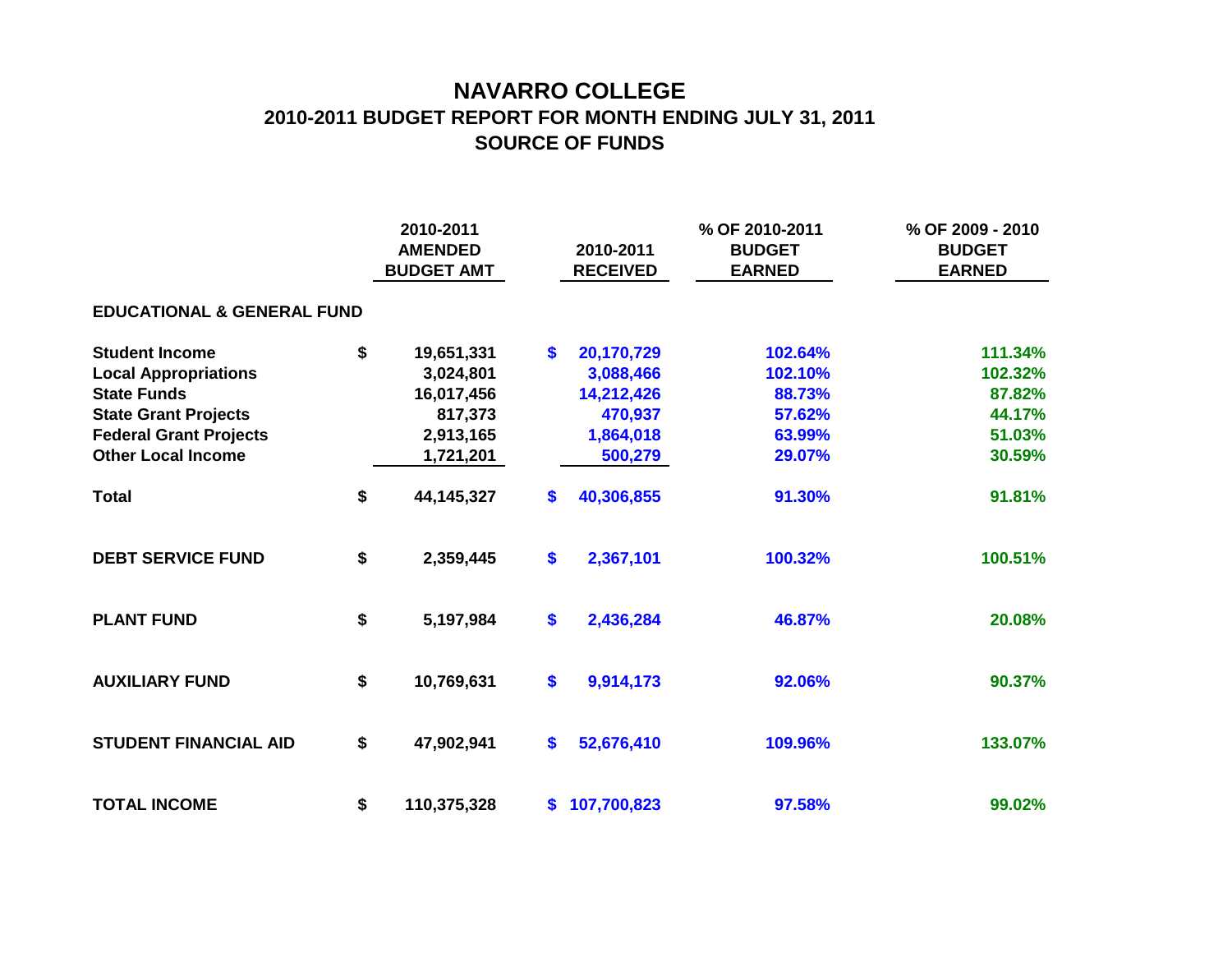# **NAVARRO COLLEGE 2010-2011 BUDGET REPORT FOR MONTH ENDING JULY 31, 2011 DISBURSEMENT OF FUNDS**

|                                           | 2010-2011<br><b>AMENDED</b><br><b>BUDGET AMT</b> | 2010-2011<br><b>EXPENDED</b> | 2010-2011<br><b>OBLIGATED</b> | % OF 2010-2011<br><b>BUDGET</b><br><b>EXPENDED</b> | % OF 2009 - 2010<br><b>BUDGET</b><br><b>EXPENDED/OBLIGATED</b> |
|-------------------------------------------|--------------------------------------------------|------------------------------|-------------------------------|----------------------------------------------------|----------------------------------------------------------------|
| <b>EDUCATIONAL &amp; GENERAL FUND</b>     |                                                  |                              |                               |                                                    |                                                                |
| <b>General Administration</b>             | \$<br>$1,755,593$ \$                             | 1,582,007                    | \$<br>132,741                 | 97.67%                                             | 94.10%                                                         |
| <b>Student Services</b>                   | 2,727,741                                        | 2,307,086                    | 276,101                       | 94.70%                                             | 96.32%                                                         |
| <b>General Institutional</b>              | 3,002,401                                        | 2,564,683                    | 203,521                       | 92.20%                                             | 90.48%                                                         |
| <b>Instructional Administration</b>       | 2,240,947                                        | 1,873,433                    | 198,433                       | 92.45%                                             | 98.11%                                                         |
| <b>Staff Benefits</b>                     | 4,452,371                                        | 3,832,925                    | 326,575                       | 93.42%                                             | 98.19%                                                         |
| <b>Resident Instruction:</b>              |                                                  |                              |                               |                                                    |                                                                |
| Academic                                  | 7,583,542                                        | 6,975,522                    | 412,068                       | 97.42%                                             | 101.61%                                                        |
| Career                                    | 5,932,699                                        | 4,890,162                    | 522,223                       | 91.23%                                             | 97.05%                                                         |
| <b>Planetarium</b>                        | 256,246                                          | 202,046                      | 20,170                        | 86.72%                                             | 90.84%                                                         |
| <b>Museum</b>                             | 192,140                                          | 162,089                      | 17,820                        | 93.63%                                             | 96.21%                                                         |
| Library                                   | 510,706                                          | 488,626                      | 24,355                        | 100.45%                                            | 99.06%                                                         |
| <b>Community Services</b>                 | 36,530                                           | 32,878                       | 189                           | 90.52%                                             | 88.84%                                                         |
| <b>Plant Maintenance &amp; Operations</b> | 5,036,425                                        | 3,643,049                    | 658,584                       | 85.41%                                             | 82.91%                                                         |
| <b>Appropriations</b>                     | 6,883,550                                        | 5,592,545                    | 227,563                       | 84.55%                                             | 78.05%                                                         |
| <b>State Grant Projects</b>               | 750,289                                          | 389,692                      | 87,817                        | 63.64%                                             | 56.10%                                                         |
| <b>Federal Grant Projects</b>             | 2,750,081                                        | 2,108,804                    | 254,997                       | 85.95%                                             | 61.83%                                                         |
| <b>Local Grant Projects</b>               | 34,066                                           | 28,590                       | 3,561                         | 94.38%                                             | 106.33%                                                        |
| <b>Total</b>                              | \$<br>44,145,327 \$                              | 36,674,137                   | \$<br>3,366,718               | 90.70%                                             | 89.91%                                                         |
| <b>DEBT SERVICE FUND</b>                  | \$<br>2,359,445 \$                               | 2,359,745                    | \$<br>$\mathbf{0}$            | 100.01%                                            | 102.51%                                                        |
| <b>PLANT FUND</b>                         | \$<br>5,197,984 \$                               | 4,547,342                    | \$<br>539,771                 | 97.87%                                             | 92.22%                                                         |
| <b>AUXILIARY FUND</b>                     | \$<br>10,769,631 \$                              | 8,702,606                    | \$<br>490,592                 | 85.36%                                             | 85.66%                                                         |
| <b>STUDENT FINANCIAL AID</b>              | \$<br>47,902,941 \$                              | 48,405,648                   | \$<br>$\mathbf 0$             | 101.05%                                            | 133.76%                                                        |
| <b>TOTAL DISBURSEMENTS</b>                | \$<br>110,375,328 \$                             | 100,689,478                  | \$<br>4,397,081               | 95.21%                                             | 104.10%                                                        |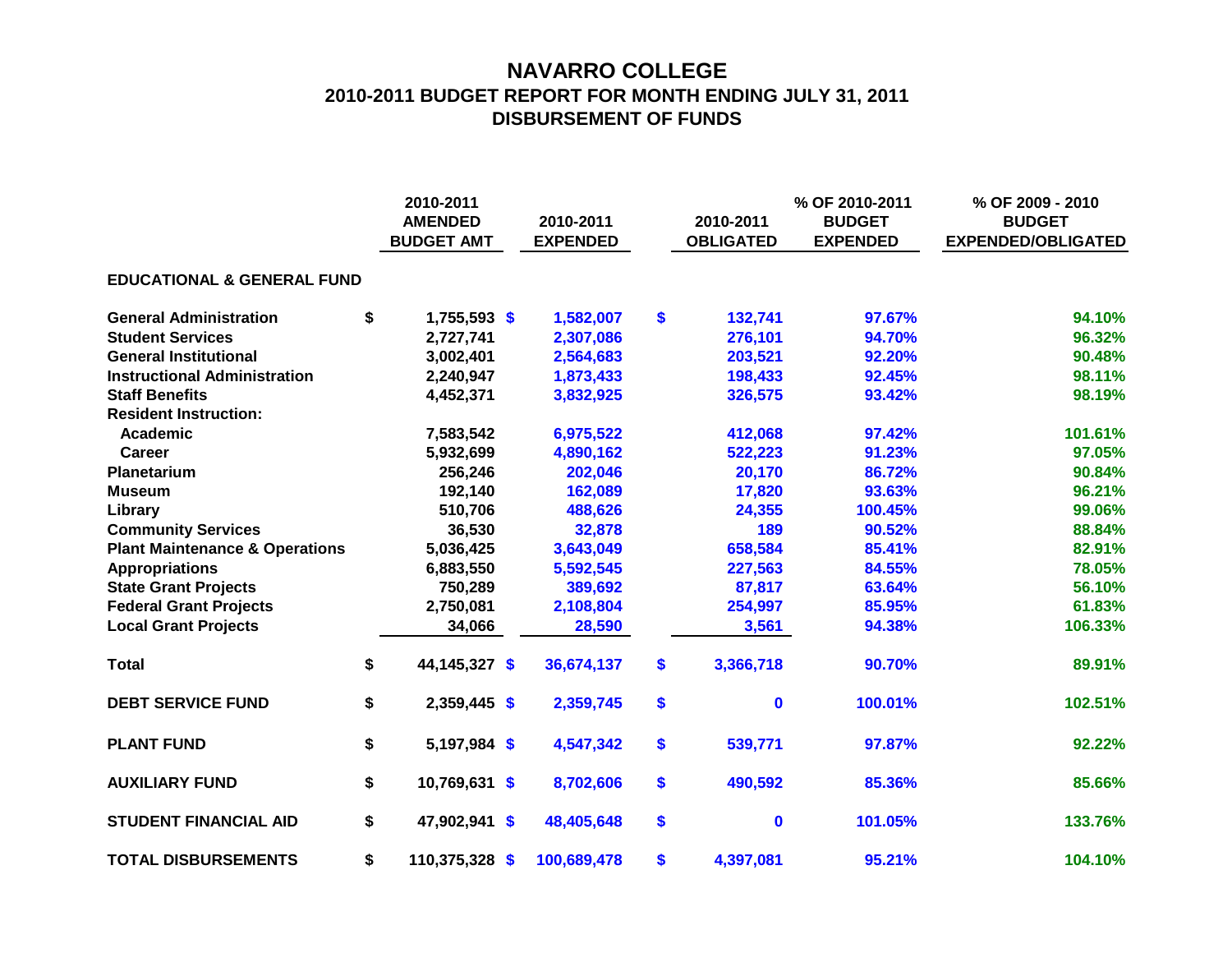# **NAVARRO COLLEGE STATEMENT OF BUDGET CHANGES JULY 31, 2011**

|                     |                                           | 2010-2011<br><b>ORIGINAL</b><br><b>BUDGET</b> | 2010-2011<br><b>PREVIOUS</b><br><b>AMENDMENTS</b> |                           | 2010-2011<br><b>CURRENT</b><br><b>AMENDMENTS</b> |       | 2010-2011<br><b>REVISED</b><br><b>BUDGET</b> |
|---------------------|-------------------------------------------|-----------------------------------------------|---------------------------------------------------|---------------------------|--------------------------------------------------|-------|----------------------------------------------|
|                     | <b>EDUCATIONAL &amp; GENERAL FUND</b>     | \$                                            | \$                                                | \$                        |                                                  |       | \$                                           |
|                     | <b>Student Income</b>                     | 18,715,307                                    | 936,024                                           |                           | 0                                                |       | 19,651,331                                   |
|                     | <b>Local Appropriations</b>               | 2,956,452                                     | 68,349                                            |                           | $\mathbf 0$                                      |       | 3,024,801                                    |
|                     | <b>State Funds</b>                        | 15,933,399                                    | 84,057                                            |                           | $\bf{0}$                                         |       | 16,017,456                                   |
|                     | <b>State Grant Projects</b>               | 379,713                                       | 431,660                                           |                           | 6,000                                            | (a)   | 817,373                                      |
|                     | <b>Federal Grant Projects</b>             | 2,437,358                                     | 475,807                                           |                           | $\mathbf 0$                                      |       | 2,913,165                                    |
|                     | <b>Other Local Income</b>                 | 1,199,765                                     | 518,145                                           |                           | 3,291                                            | (b)   | 1,721,201                                    |
|                     |                                           |                                               |                                                   |                           |                                                  |       |                                              |
|                     | <b>Total</b>                              | \$<br>41,621,994 \$                           | 2,514,042 \$                                      |                           | 9,291                                            |       | \$<br>44, 145, 327                           |
|                     | <b>DEBT SERVICE FUND</b>                  | 2,359,445                                     | $\mathbf 0$                                       |                           | $\mathbf 0$                                      |       | 2,359,445                                    |
| unds                | <b>PLANT FUND</b>                         | 3,875,000                                     | 1,322,984                                         |                           | $\mathbf 0$                                      |       | 5,197,984                                    |
| Щ<br>$\delta$       | <b>AUXILIARY FUND</b>                     | 10,527,265                                    | 242,366                                           |                           | $\mathbf 0$                                      |       | 10,769,631                                   |
|                     | <b>STUDENT FINANCIAL AID</b>              | 47,890,441                                    | 12,500                                            |                           | $\mathbf{0}$                                     |       | 47,902,941                                   |
| Source              | <b>TOTAL INCOME</b>                       | \$<br>$106,274,145$ \$                        | 4,091,892 \$                                      |                           | 9,291                                            |       | \$<br>110,375,328                            |
|                     |                                           |                                               |                                                   |                           |                                                  |       |                                              |
|                     | <b>EDUCATIONAL &amp; GENERAL FUND</b>     |                                               |                                                   |                           |                                                  |       |                                              |
|                     | <b>General Administration</b>             | \$<br>1,677,953 \$                            | 76,940 \$                                         |                           | 700                                              | (c)   | \$<br>1,755,593                              |
|                     | <b>Student Services</b>                   | 2,546,160                                     | 159,118                                           |                           | 22,463                                           | (c)   | 2,727,741                                    |
|                     | <b>General Institutional</b>              | 2,877,735                                     | 134,437                                           |                           | (9, 771)                                         | (c)   | 3,002,401                                    |
|                     | <b>Instructional Administration</b>       | 2,145,052                                     | 98,739                                            |                           | (2,844)                                          | (c)   | 2,240,947                                    |
|                     | <b>Staff Benefits</b>                     | 4,368,314                                     | 84,057                                            |                           | $\bf{0}$                                         |       | 4,452,371                                    |
|                     | <b>Resident Instruction:</b>              |                                               |                                                   |                           |                                                  |       |                                              |
|                     | <b>Academic</b>                           | 7,774,641                                     | (199, 666)                                        |                           | 8,567                                            | (c)   | 7,583,542                                    |
|                     | <b>Career</b>                             | 5,875,682                                     | 50,854                                            |                           | 6,163                                            | (b,c) | 5,932,699                                    |
|                     | Planetarium                               | 253,547                                       | 2,699                                             |                           | $\mathbf 0$                                      |       | 256,246                                      |
|                     | <b>Museum</b>                             | 184,004                                       | 8,136                                             |                           |                                                  |       | 192,140                                      |
|                     | Library                                   | 506,202                                       | 4,504                                             |                           | $\mathbf 0$                                      |       | 510,706                                      |
|                     | <b>Community Services</b>                 | 36,530                                        | $\mathbf 0$                                       |                           | $\mathbf 0$                                      |       | 36,530                                       |
|                     | <b>Plant Maintenance &amp; Operations</b> | 4,690,754                                     | 345,671                                           |                           | 0                                                |       | 5,036,425                                    |
|                     | <b>Appropriations</b>                     | 6,064,711                                     | 840,826                                           |                           | (21, 987)                                        | (c)   | 6,883,550                                    |
|                     | <b>State Grant Projects</b>               | 312,729                                       | 431,560                                           |                           | 6,000                                            | (a)   | 750,289                                      |
|                     | <b>Federal Grant Projects</b>             |                                               | 476,167                                           |                           | $\mathbf 0$                                      |       |                                              |
|                     | <b>Local Grant Projects</b>               | 2,273,914                                     |                                                   |                           |                                                  |       | 2,750,081                                    |
|                     |                                           | 34,066                                        | $\mathbf 0$                                       |                           | $\bf{0}$                                         |       | 34,066                                       |
| <b>Funds</b>        | <b>Total</b>                              | \$<br>41,621,994 \$                           | 2,514,042                                         | $\boldsymbol{\mathsf{s}}$ | 9,291                                            |       | \$<br>44, 145, 327                           |
| $\delta$            | <b>DEBT SERVICE FUND</b>                  | 2,359,445                                     | $\mathbf 0$                                       |                           | $\mathbf 0$                                      |       | 2,359,445                                    |
|                     | <b>PLANT FUND</b>                         | 3,875,000                                     | 1,322,984                                         |                           | $\mathbf 0$                                      |       | 5,197,984                                    |
| <b>Disbursement</b> | <b>AUXILIARY FUND</b>                     | 10,527,265                                    | 242,366                                           |                           | $\mathbf 0$                                      |       | 10,769,631                                   |
|                     | <b>STUDENT FINANCIAL AID</b>              | 47,890,441                                    | 12,500                                            |                           | $\mathbf 0$                                      |       | 47,902,941                                   |
|                     | <b>TOTAL DISBURSEMENTS</b>                | \$<br>106,274,145 \$                          | 4,091,892 \$                                      |                           | 9,291                                            |       | \$<br>110,375,328                            |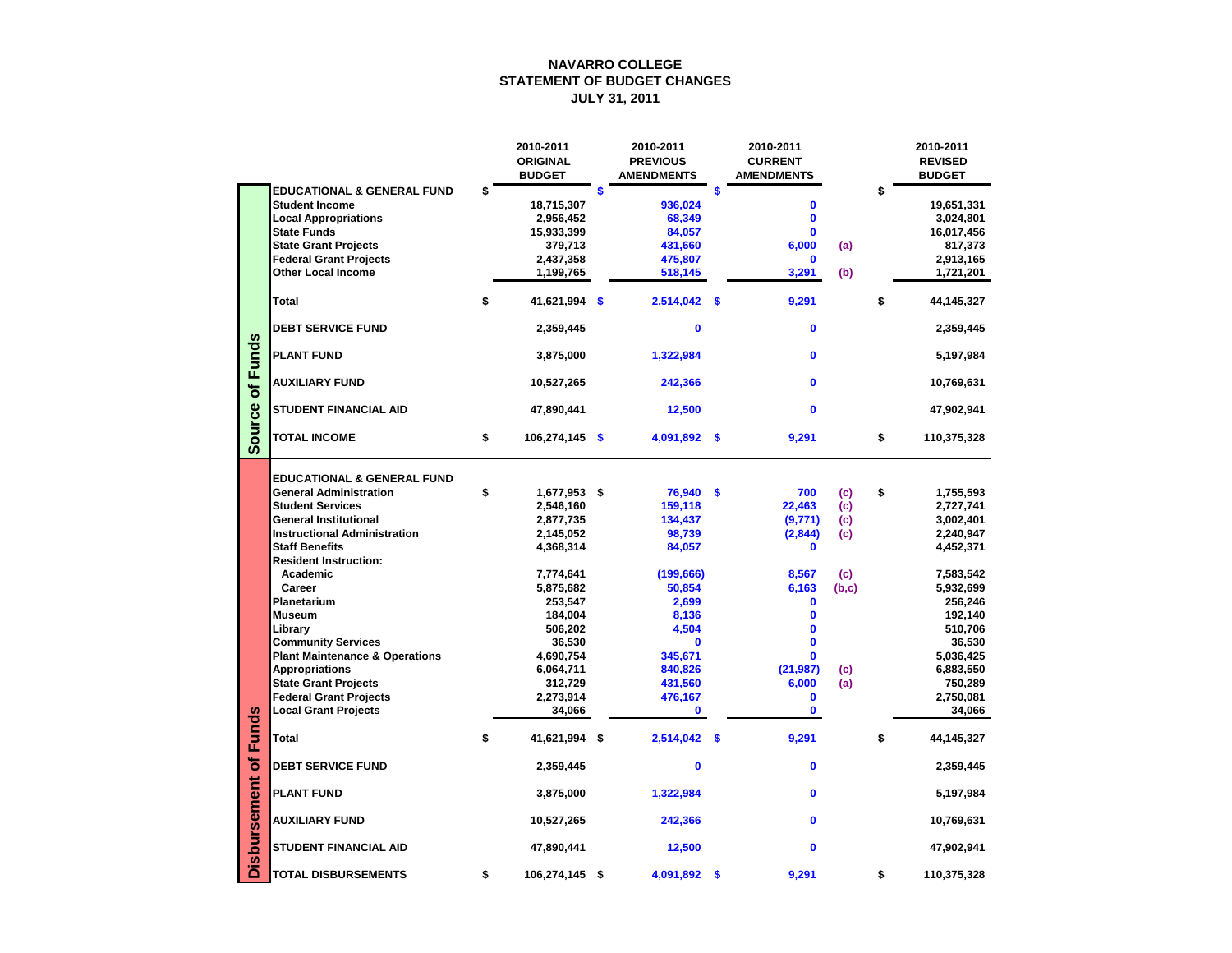# **NAVARRO COLLEGE EXPLANATION OF BUDGET CHANGES JULY 31, 2011**

### **Sources**

|     | \$<br>(a) To establish budget for Texas Museum Grant |    |       |  |  |  |
|-----|------------------------------------------------------|----|-------|--|--|--|
| (b) | To recognize Cosmetology shop sales                  |    | 3,291 |  |  |  |
|     | <b>Total Sources</b>                                 | S  | 9,291 |  |  |  |
|     |                                                      |    |       |  |  |  |
|     | <b>Disbursements</b>                                 |    |       |  |  |  |
| (a) | To establish budget for Texas Museum Grant           | \$ | 6,000 |  |  |  |
| (b) | To recognize Cosmetology shop sales                  |    | 3,291 |  |  |  |
| (c) | <b>Departmental transfers</b>                        |    |       |  |  |  |
|     | <b>Total Disbursements</b>                           | S  | 9,291 |  |  |  |